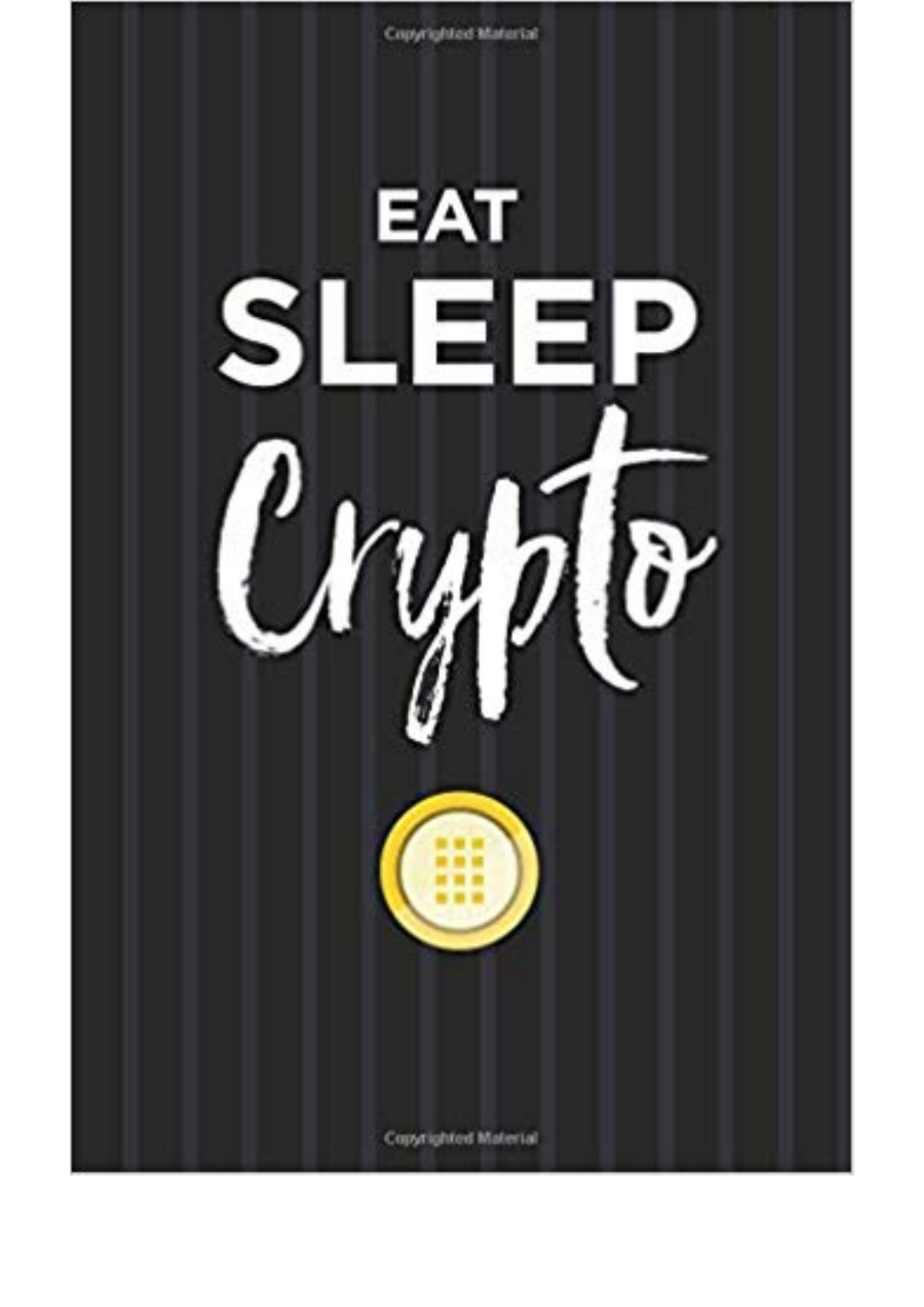*Creative Interests Publishing*

## **Eat Sleep Crypto Notebook: Fun Blank Lined Journal**

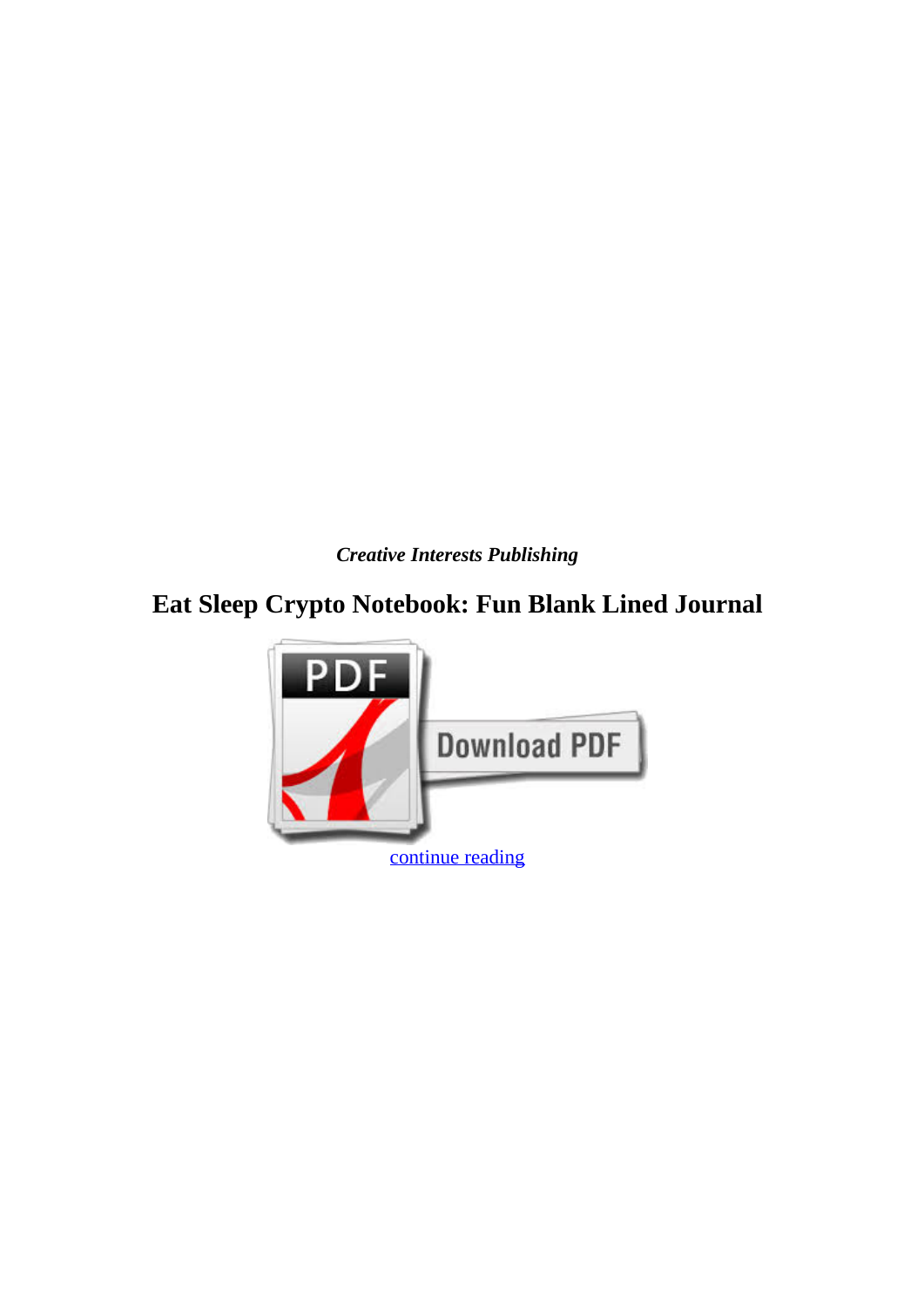This beautifully designed Notebook Journal is stylish and practical, perfect as a birthday present or general gift. 2 x 22.All lines in the laptop are dark grey, instead of black, so they are less distracting.Functional size: 6 x 9 in (15.Ideal style for journalling or noting: This lined notebook is ideal for jotting down concepts, writing what to remember like birthdays, composing, drawing or even doodling.9 cm) dimensions;Dependable standards: Book industry ideal binding (the same standard binding as the books in your local library). the perfect size for all purposes, fitting perfectly right into a bag. Challenging glossy paperback. The book is great for either pen or pencil users. Crisp white paper that minimizes ink bleedthrough.Thank youNotebook Journal features consist of:120 white pagesRuled laptop (wide ruled)Gorgeously designed glossy coverJournals and notebooks will be the perfect gift for any occasionSimply Click the BUY Button near the top of the page to begin.



[continue reading](http://bit.ly/2Tge8Fv)